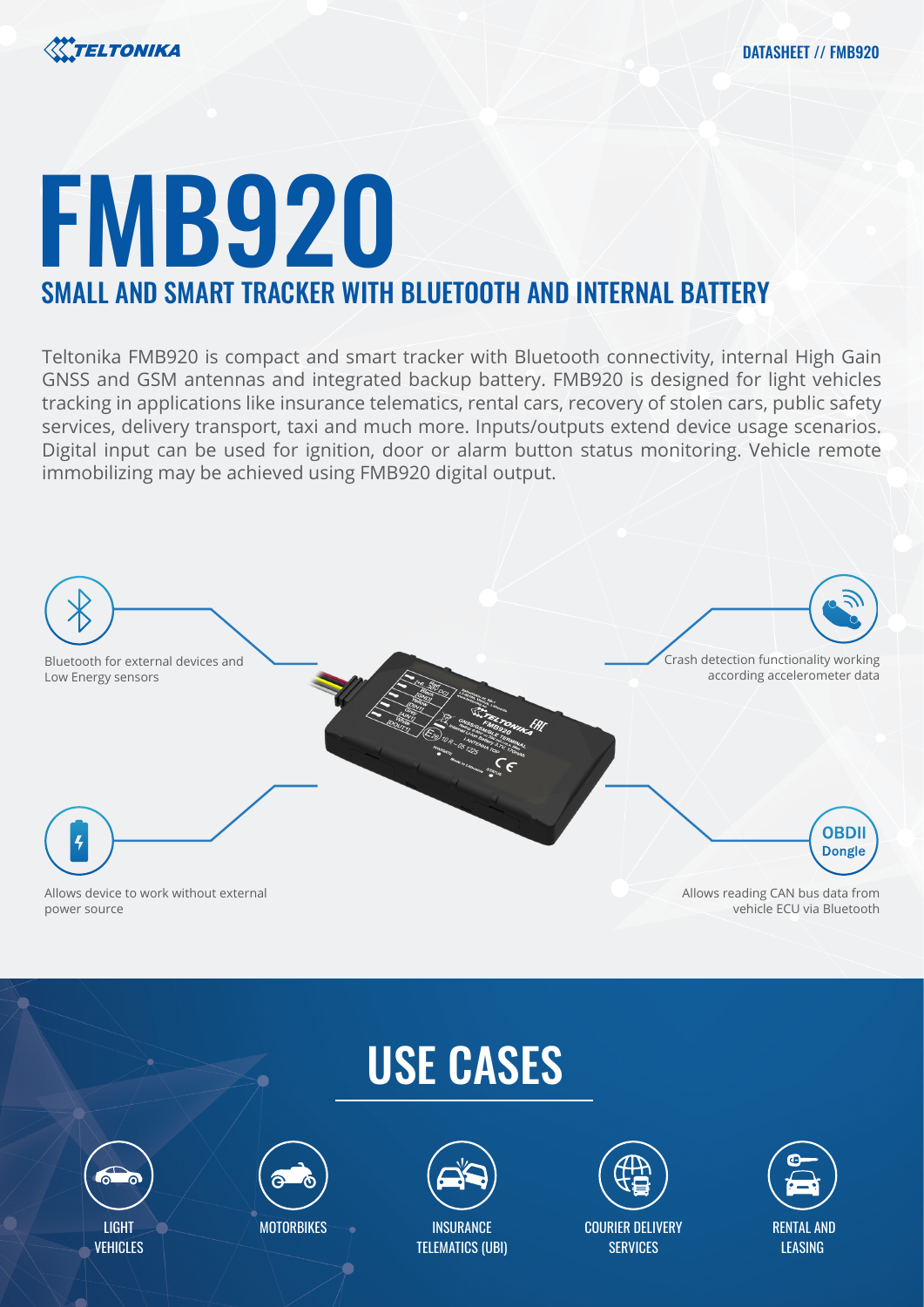



#### **Module**

| Name                          | Teltonika TM2500                                                                                                  |
|-------------------------------|-------------------------------------------------------------------------------------------------------------------|
| Technology                    | GSM/GPRS/GNSS/BLUETOOTH                                                                                           |
|                               |                                                                                                                   |
| <b>GNSS</b>                   |                                                                                                                   |
| <b>GNSS</b>                   | GPS, GLONASS, GALILEO, BEIDOU, SBAS, QZSS, DGPS, AGPS                                                             |
| Receiver                      | 33 channel                                                                                                        |
| Tracking sensitivity          | $-165$ dBM                                                                                                        |
| Accuracy                      | $<$ 3 m                                                                                                           |
| Hot start                     | < 1 s                                                                                                             |
| Warm start                    | < 25s                                                                                                             |
| Cold start                    | < 35 s                                                                                                            |
| <b>Cellular</b>               |                                                                                                                   |
| Technology                    | <b>GSM</b>                                                                                                        |
| 2G bands                      | Quad-band 850 / 900 / 1800 / 1900 MHz                                                                             |
| Data transfer                 | GPRS Multi-Slot Class 12 (up to 240 kbps), GPRS Mobile Station Class B                                            |
| Data support                  | SMS (text/data)                                                                                                   |
| <b>Power</b>                  |                                                                                                                   |
| Input voltage range           | 6 - 30 V DC with overvoltage protection                                                                           |
| Back-up battery               | 170 mAh Li-Ion battery (0.63 Wh)                                                                                  |
| <b>Bluetooth</b>              |                                                                                                                   |
| Specification                 | $4.0 + LE$                                                                                                        |
| Supported peripherals         | Temperature and Humidity sensor, Headset, OBDII dongle, Inateck Barcode Scanner,<br>Universal BLE sensors support |
| <b>Physical specification</b> |                                                                                                                   |
| <b>Dimensions</b>             | 79 x 43 x 12 mm (L x W x H)                                                                                       |
| Weight                        | 54g                                                                                                               |